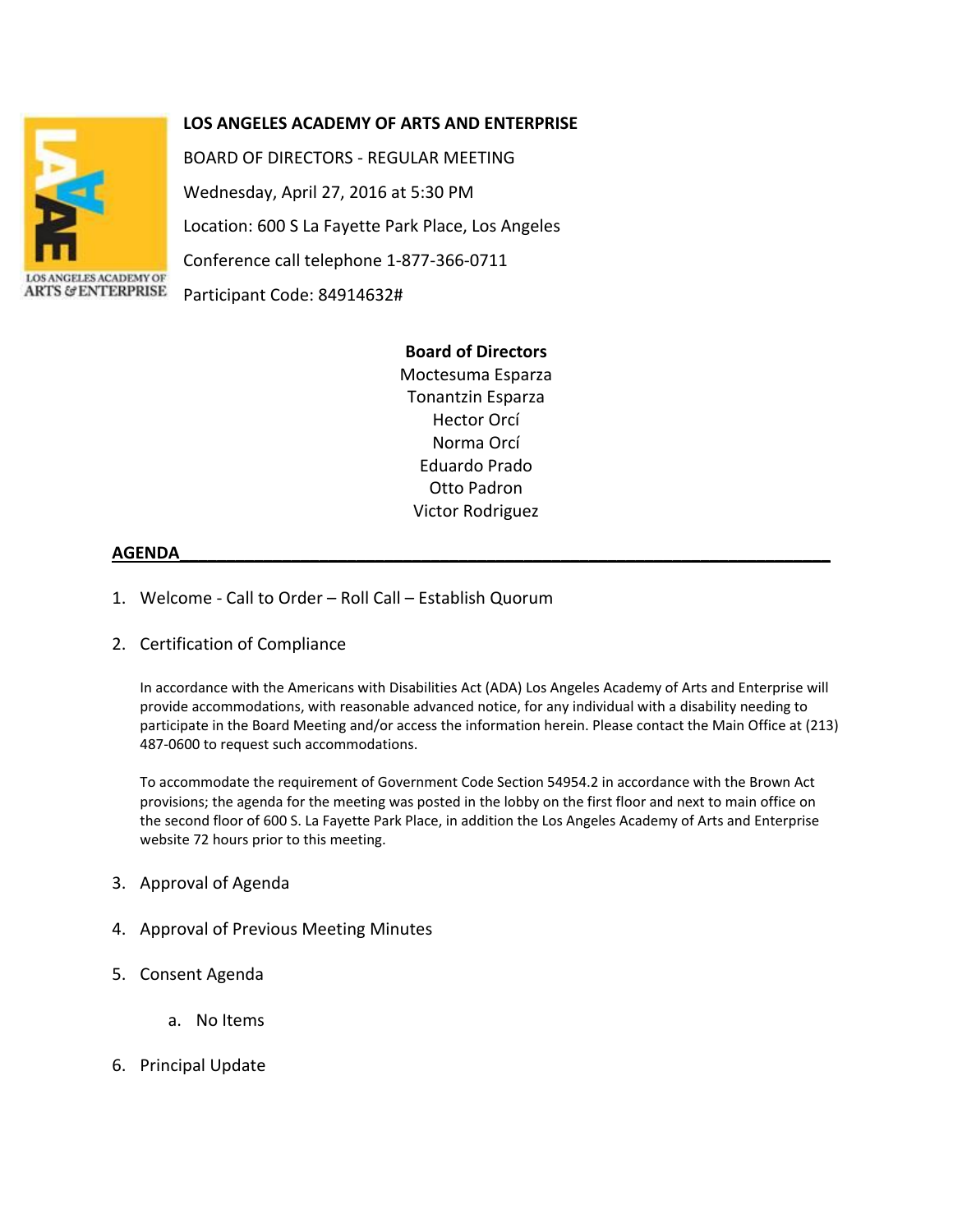- a. Enrollment Update
- b. Academic Update
- c. Facility Update
- 7. Stakeholder Update
- 8. Public Comment
- 9. Old Business
	- a. Action on Proposition 39 Alternative Agreement 2015/16
	- b. Resolution to Adopt the Proposition 39 Offer 2016/17

## 10. New Business

- a. Review and Approve Financial Reports
	- i. Balance Sheet
	- ii. Income Statement
	- iii. Budget to Actuals
	- iv. Cash Flow
	- v. Check Register
- b. Ratification of Second Interim Report 15/16
- c. Review and Adoption of Preliminary Budget 16/17
- d. Submission Approval for Government Compensation in California Report
- e. Acceptance of LAUSD Compliance Visit Financial Analysis
- f. Annual Review and Re-adoption of Wellness Policy
- g. Determination of Employee Benefits Provider for 2016-17 School Year
- h. Determination of Insurance Provider for Employee Benefits for 2016-17 School Year